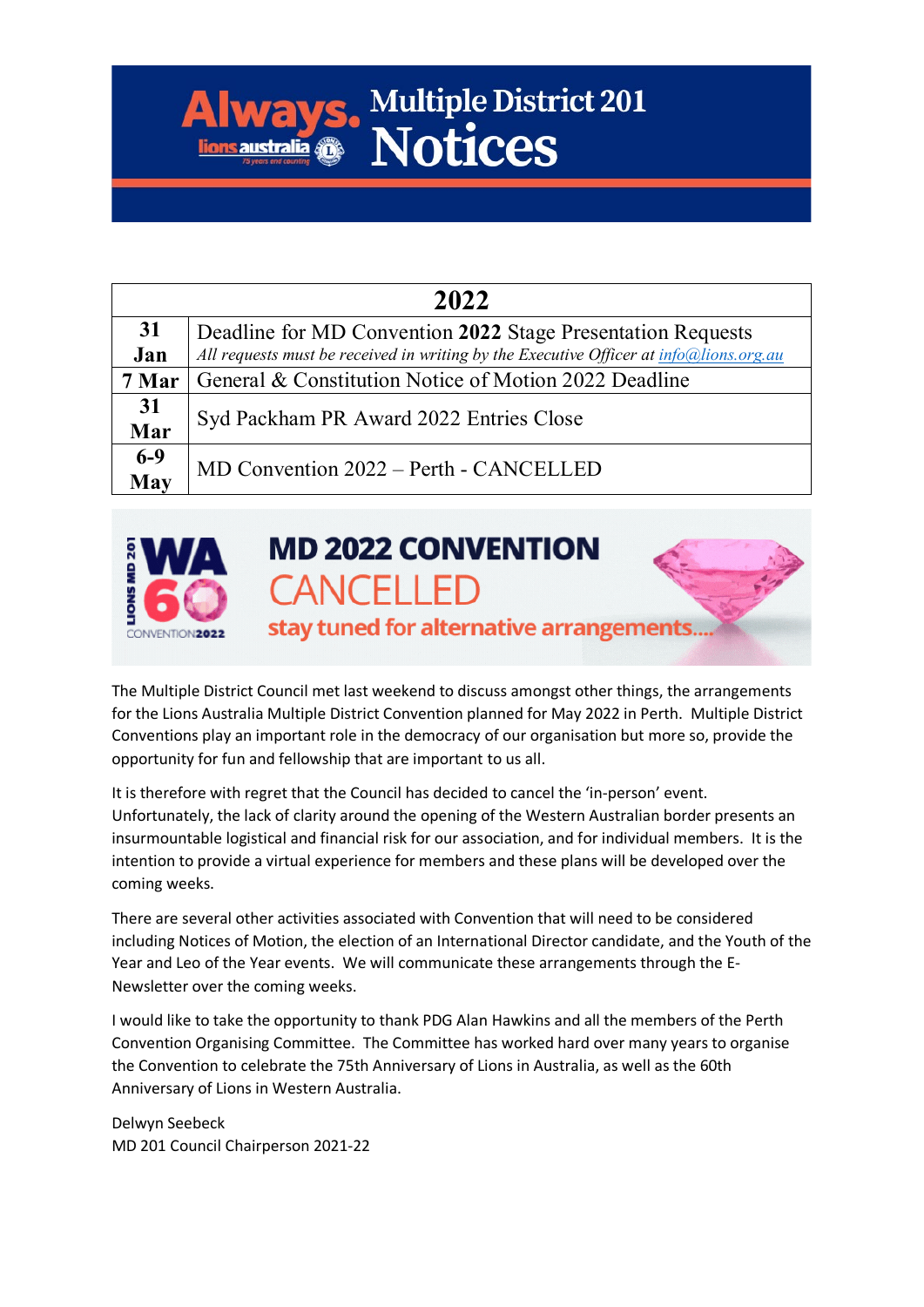## **Notices of Motion to 2022 Convention**

Clubs and Districts wishing to submit a Project Notice of Motion or a Fundraising Activity Motion to the 2022 Multiple District Convention should note that such motions must be received by the Executive Officer prior to the 1st day of 2022. Any other motion, other than a late notice of motion, must be received no later than Monday 7 March 2022. Project or Fundraising notice of motions must have been duly passed at a District Convention or the motion seeking its adoption submitted by the Council.

Full provisions regarding these motions can be found in the Multiple District Constitution and Bylaws, CL94 to CL108.2.

Caution should be exercised in relation to Project Notices of Motion in particular, to ensure they are correctly framed to be considered at Convention.

## **Committee Vacancies**





Updates on currently funded projects by the Foundation for Club Members information can been found on the ALCCRF website - [www.alccrf.lions.org.au](http://www.alccrf.lions.org.au/)

or a direct link to the funded projects page - [https://alccrf.lions.org.au/what-we](https://alccrf.lions.org.au/what-we-do/our-research-projects/)[do/our-research-projects/](https://alccrf.lions.org.au/what-we-do/our-research-projects/)